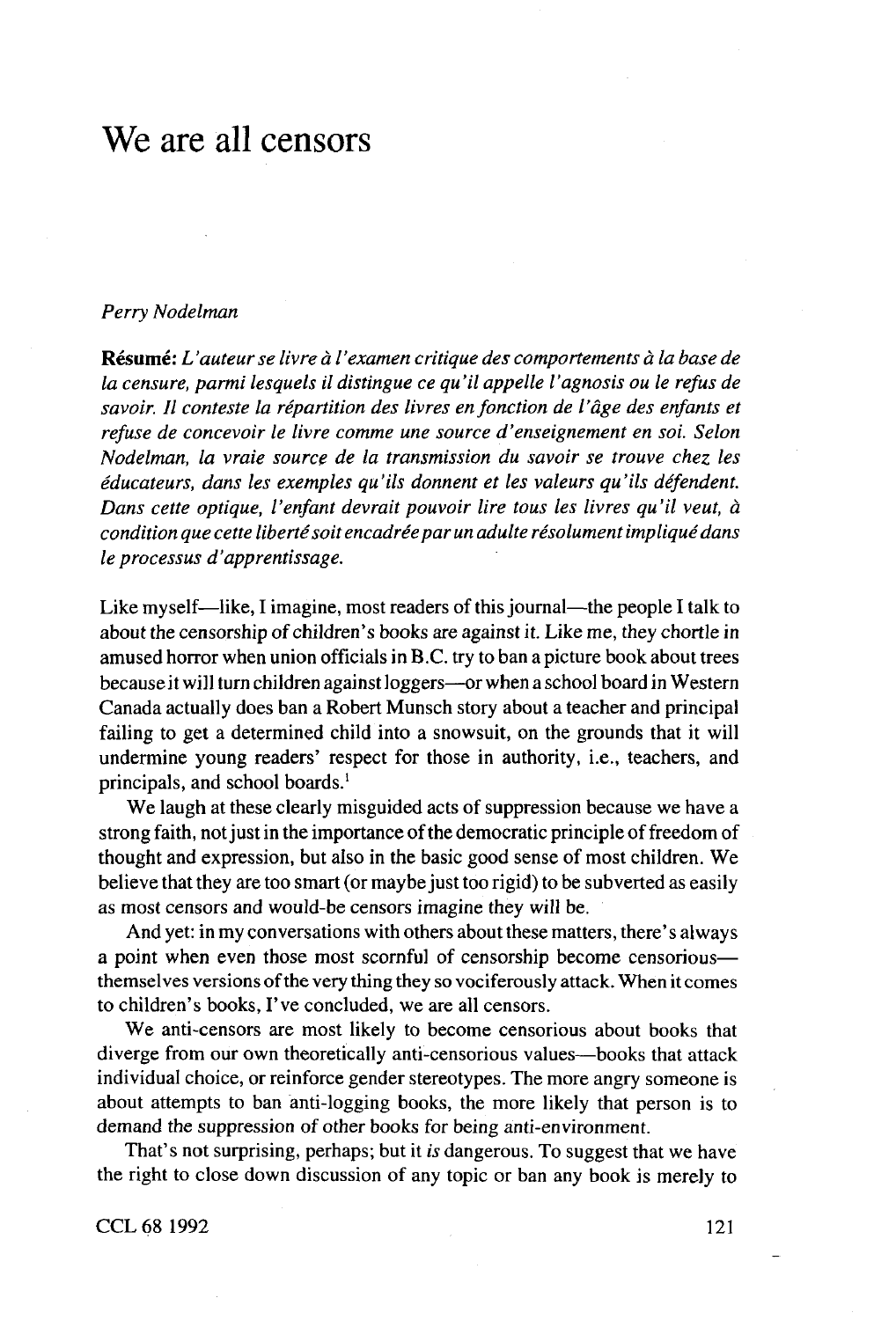establish that censorship is, in some circumstances, appropriate; and if it's appropriate in some, then who's to distinguish between those and others?

As is probably clear by now, my own position on these matters is brutally simple—simplistic, some will say. There is *nothing* that anybody should not be allowed to say or to write—nothing, no matter how offensive, how narrowminded, how boneheaded, or how dangerous I might personally find it. Not anything sexist or racist. Not neo-Nazis misrepresentations of history. Not pornography. Nothing.

But this is not to say that bigots and fools and perverts have the right to let their bigotry and stupidity and perversion go unquestioned. Just the opposite: they *must* be questioned. If we succeed in preventing them from saying it, then we lose our opportunity to question it—and history teaches that evil or folly repressed merely deepens and becomes more dangerous, like gangrene under a bandage. It becomes forbidden and tempting. It grows, and it grows worse. No, I say—better to let it be said, so that we in turn have the freedom to point out how ridiculous or how dangerous it is, in the faith that, if we argue against it logically and well, people in general will be reasonable enough to reach our own wise conclusions about it. To believe they won't be would be unconscionably arrogant.

So: nothing censored, nothing suppressed—and that includes, perhaps above all, the censorious utterances of would-be censors. For if we're truly against censorship, then we have no choice but to allow censors freedom of speech also. If we're truly tolerant, we must tolerate their intolerance—at least to the extent of not condemning the expression of it, so that we can then *condemn* its erroneousness.

All of which, you might well be saying, is fine and true and good: of course we have to let people say whatever they want. But the right of people to say it doesn't mean that other people must hear it—and especially not if the other people happen to be children. So sure, let writers express their racism or antienvironmentalism—as long as I preserve my right not to listen to them, and above all, my right to keep their sick perversions out of the hands of the children in my charge.

In *Storm in the mountains,* his disturbing book about the attempt in West Virginia to ban the language arts text series he had edited, James Moffett suggests that censorship emerges from what he calls *agnosis—*"not-wanting-toknow." Now agnosis is an acceptable personal choice—particularly when it's made by adults who do in fact already know and just aren't interested. I assume that's the basis upon which most of us choose what we read—seek out more science fiction like the science fiction we' ve already enjoyed, perhaps, and reject pornography. When it comes to children, however, the situation is not so simple.

When it comes to children, many of us practice agnosis-at-one-remove. We reject books on the basis that they might teach children something we ourselves do already know, but that we do not want them to know at all.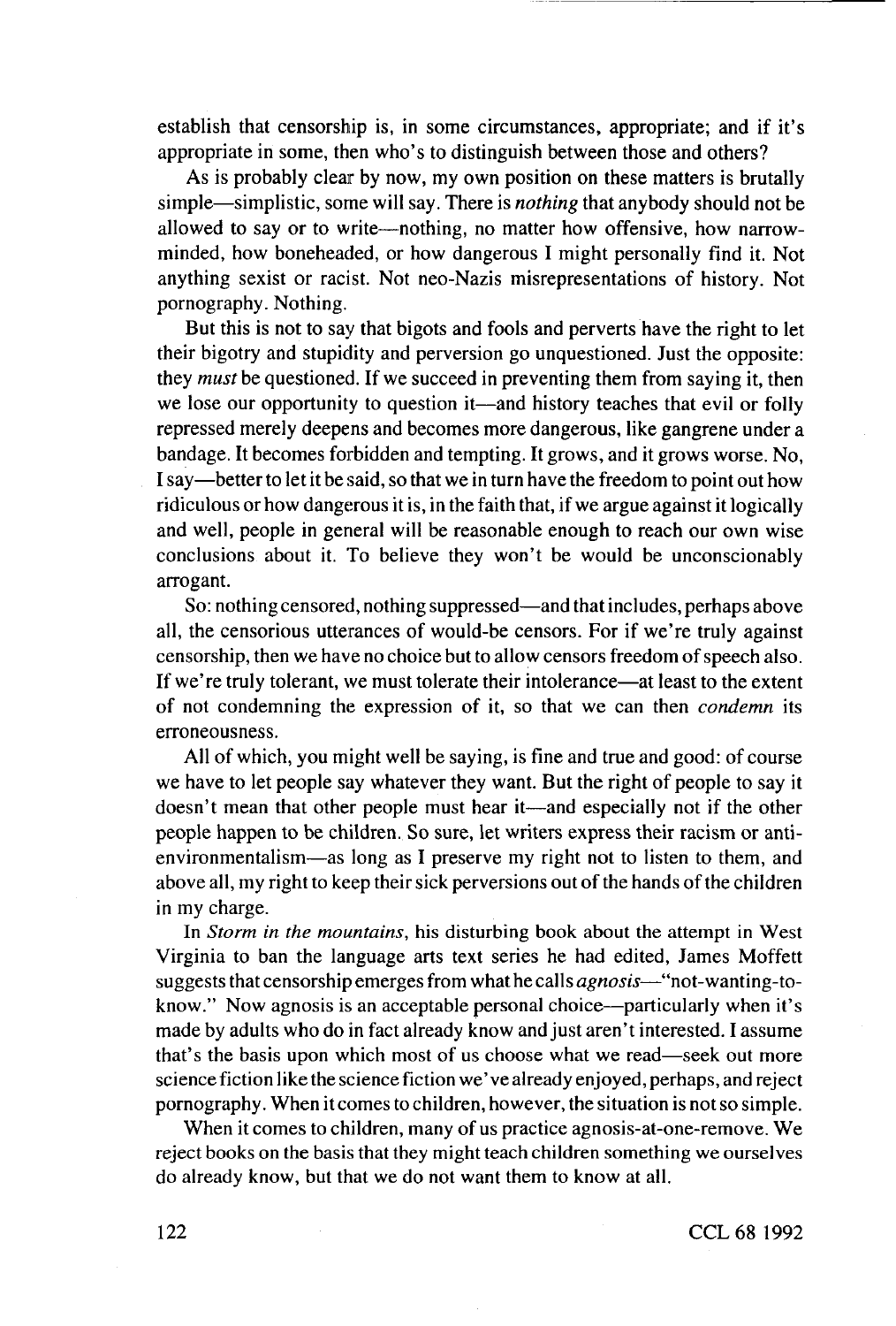We usually don't want them to know it on the basis that it will harm or pervert them—that knowledge of evil will make them evil. That ignores one salient fact: our *own* knowledge of evil has not made *us* evil. Just the opposite, most of the time: when we come upon a sexist stereotype, it's not male chauvinist pigs that most of us turn into—it's angry feminists. Our usual response to the discovery of evil matter in a book we're reading is an outbreak of outraged rectitude.

But that's because we already know how to identify the stereotypes as stereotypes; it might be argued (indeed it is) that weaker or less mature minds than our own won't have that skill. They will accept the stereotypes unconsciously, and that's why we need to protect them from reading books that contain them.

But we live in a world filled, not just with books we don't approve of, but also with TV advertising, drug pushers, phone solicitors, politicians, evangelists, and the children of parents with values different from our own. Keeping children from access to ideas and values we don't like is next to impossible. It would be more logical to protect them, not by trying to suppress the potentially dangerous materials, but by helping them to learn the important skill of being less trusting. My own daughter took over the responsibility of identifying the sexism in the picture books she read as soon as the world made her conscious of her gender and her parents made her conscious of the oppression she faced because of it; since then, she has watched even the Miss USA pageant without any apparent desire to transform herself into a fluff-brained egomaniac.

And let's suppose we hadn't taught Alice to notice gender stereotypes: for all the ardent convictions of adults about what books children shouldn't read, I've never met anybody, not one single person, who admits to having personally learned to be evil or violent from the evil or violence they encountered in the books they read as children. Again, just the opposite: a student in my children's literature course this year showed me a book she still treasures because she'd loved it as a child. But nowadays she told me, she keeps it on the top shelf of a dark closet, behind the linens, for nowadays she finds it obnoxiously racist, and she doesn't want her own children to see it and be contaminated by it. That book is indeed racist: it is called *10 little negroes,* and it tells ofChoc'late Sam and his wife Ebony, who are "as proud as any coons" of their ever-increasing family of "nigger boys." But as my student's urgent need to suppress this book suggests, it had not made *her* racist. As a child, she had not herself been the victim of the crime she imagined the book would commit on others.

I have to wonder if these crimes ever are committed—if books by themselves do actually play a significant part in the formation of our less appetizing values. Yes, books can certainly confirm what we already suspect about our world, or perhaps make us question it—maybe even offer us new choices to consider. But surely we make those choices on the basis of what we know and are already. If books or TV shows do persuade children of what their parents or other caregivers would prefer they didn't learn, it can only be for one of two reasons: either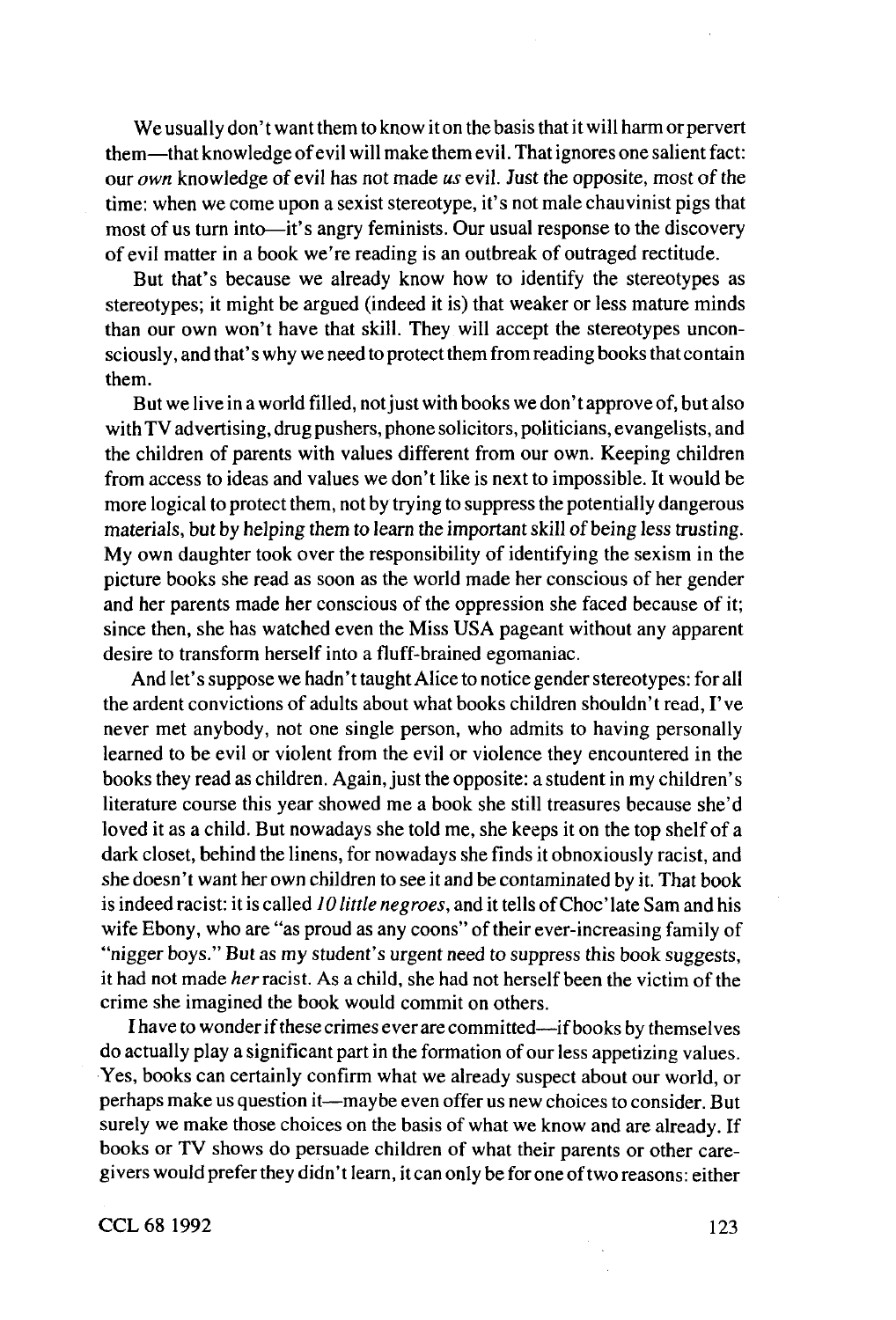children are inherently and unchangeably evil despite their care-givers' attempts to turn them to good (a conclusion I refuse to accept); or else care-givers' parents didn't provide their children with a context in which they would be likely to reject the evil.

I suspect, then, that books are always less significant in our education than the values our care-givers provide us with—either the ones they claim to believe in and work at inculcating, or the ones they actually live by, and teach us by merely allowing us to observe them. I also suspect it's the latter that actually does teach so many children the love of violence and lack of concern for others that so many of us blame TV and comic books for. Mainstream TV shows and books must be popular to be profitable, and can only remain popular by mirroring mainstream societal values—that is, by confirming the reality the majority of people imagine themselves to inhabit. If we ourselves claim not to share that version of reality but don't work conscientiously to make the children in our care conscious of our objections to the often objectionable values inherent in it, then we can hardly be surprised when the children then accept those values from TV and books.

For the sake of my argument, I'm going to pretend that what I've just argued is, in this one remarkable case, wrong—that the words we read *do* work on us, and that no matter what your position on these matters was before you began reading this essay, I have by now convinced you that I am dead right about everything. My insidious prose has done its clever work, and triumphed over all your previously dearly-held convictions. You have been persuaded: censorship is absolutely and always wrong.

And yet, I suspect, you're still a censor. As I said earlier, when it comes to children's books we are all censors—but the question over which we become most often and most thoroughly censorious has nothing to do with the values, or the violence, or the gender-stereotyping I've been discussing so far. It has to do with age.

Whether we are parents, teachers, librarians, or children's literature specialists, most of us want to determine just one thing about any specific children's book we happen to look at: what *age* is it for? And while we claim to be interested in finding the *right age,* we almost always couch our inquiry in terms of defining the *wrong* one. "Is this book too simple for a four-year-old?" we ask. Or, "Too advanced for an eight-year-old?"

Just about any adult discussion of children's books will confirm the prevalence of this sort of approach to them. I found the following comments in a quick browse through a recent issue of *CM: A Reviewing Journal of Canadian Material for Young People—*a journal intended to guide professionals in their purchases for school and public libraries:

Recommended for younger children up to approximately age eight [but not, clearly, anyone older]. Should appeal to girls in the upper elementary grades [and not, clearly, to those in grade two or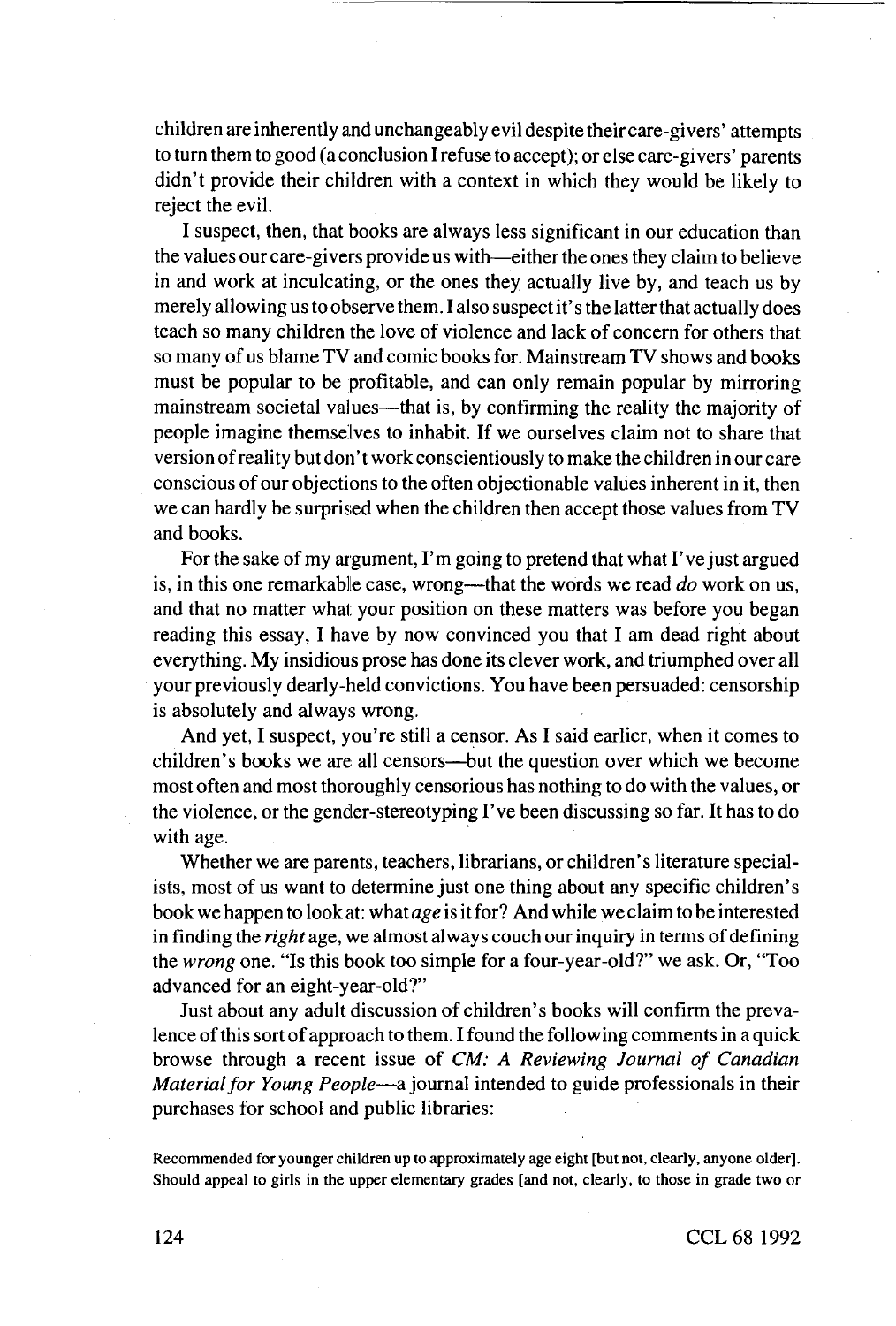twelve—and it seems that any boy confused enough to like it needs gender therapy]

The complexity of the vocabulary, the emotional content, and the psychological elements make it unsuitable for readers below intermediate level.

Packed with words, up to 200 words per page, much too many for a young picture book fan or audience to cope with.

Young readers may have a difficult time with the sudden changes in time .... The narrative will also be a challenge for young readers, as many expressions are unfamiliar

Even positive recommendations are couched in the form of censorious comments about which ages of children ought not to read a book:

There is a lot of text, it's a sometimes dark and scary tale, and the illustrations are intricate as tapestries, but if read aloud or recommended to a confident reader, it will surely be enjoyed.

These reviewers take it for granted that a major part of their task is to determine what audiences should *not* be encouraged to have access to these books.

In other words: they are censors.

And yet, I'm sure, they'd be offended by my calling them that. I'd bet that most if not all of them are advocates of free speech, ardent foes of censorship. And I bet that they themselves would identify the practice I've labelled as censorship as something quite different. They'd probably call it "book selection"—and see it as a necessary consequence of our humane concern, as responsible adults, for the welfare of the children in our care.

But just as "erotic literature" is another name for the pornography we approve of, book selection is another name for the censorship we approve of. And it's equally suspicious.

For one thing, these characterizations of the skills of children of specific ages are dangerously akin to the kind of thoughtless stereotyping that underlies sexism and racism. Individual real children rarely match these generalizations about the skills or interests of "children" of specific ages: what one four-yearold finds difficult another may dismiss as too simple, depending on character, basic intelligence, and previous experience of both books and life. In making these generalized prohibitions, then, we deprive a lot of children of stimulating and pleasurable experiences they are quite capable of handling.

But let's assume for a moment that a significant number of children aren't in fact capable—that a certain book does indeed contain a number of words that many children might not in fact be familiar with. Surely we'd be further ahead if we saw that not as a reason for proscribing the book, but as an occasion for teaching children, not just that particular word, but the pleasure of learning new words in general. The selection of books on the basis of what ages of children aren't ready for them yet is peculiarly anti-educational—a way of preventing children from learning the very things we assume they don't yet know.

But I know I'm not likely to convince you of that as easily as I pretended to have convinced you earlier. The assumptions about the nature of childhood that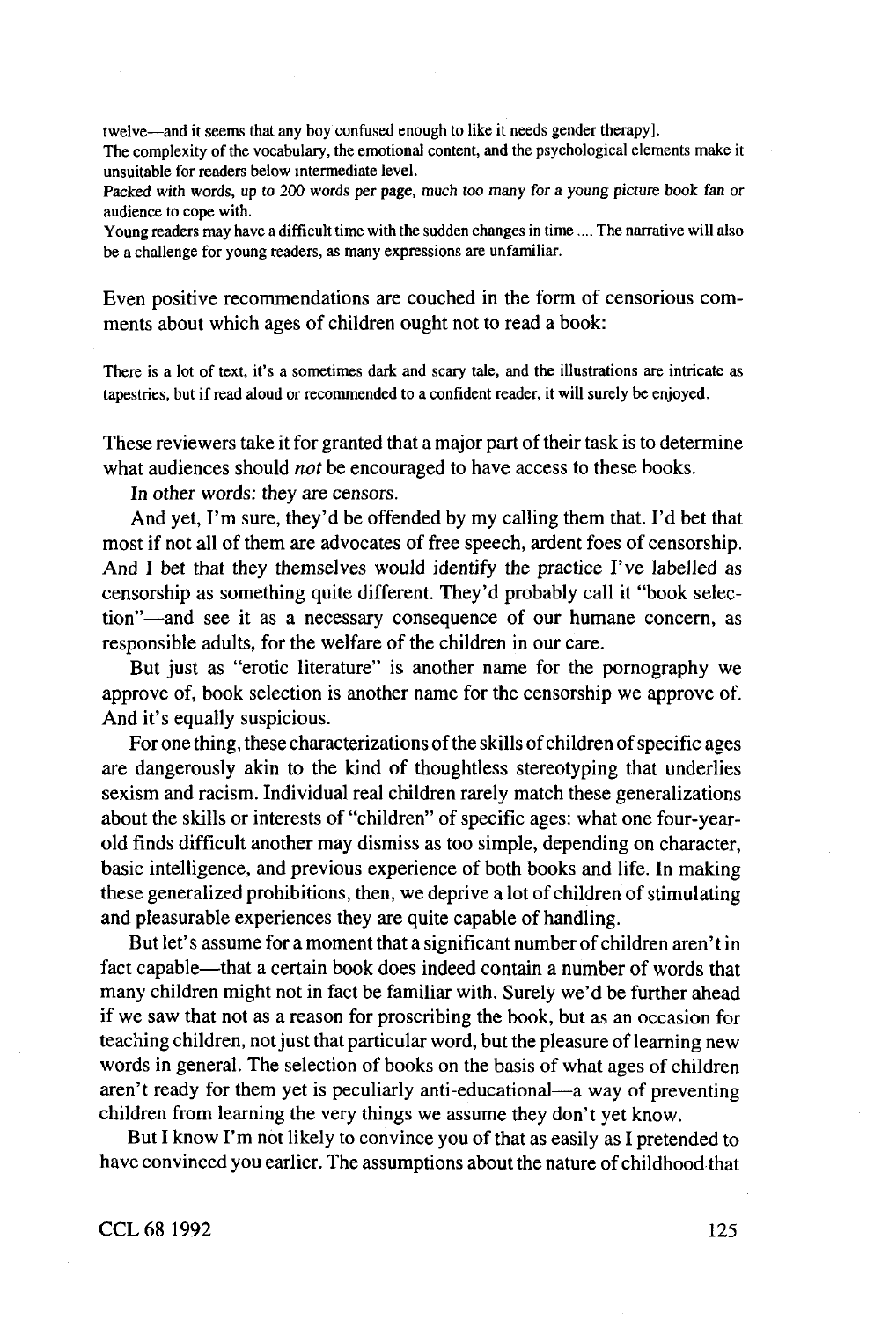underlie this obsession with the differing abilities of children of different ages are so strongly ingrained in our cultural attitudes toward children that they have the status of unquestionable truth; and so does the accompanying conviction that we adults have an obligation to protect children from what we perceive as being inappropriate for them. If we are all in some way censors of children's books, it is because our assumptions about childhood, and therefore about children's literature, are inherently censorious.

Even the existence of a body of texts designated as literature for children represents a form of censorship. Prior to the last few hundred years or so, such a literature did not exist, and for a good reason: children weren't considered different enough from adults to need a special literature of their own. The need for such a literature emerged only when children did begin to seem to have significantly different needs—needs almost always defined in terms of their relative vulnerability and the consequent obligation of adults to protect them from complete and dangerous knowledge of the world. Not surprisingly, the first children's books, which appeared in Europe at the end of the sixteenth century, were expurgated editions of classics: censored books.

As children's literature began, so it has continued. C.S. Lewis once said he was attracted to writing children's books because "this form permits, or compels, one to leave out things I wanted to leave out" (236). By definition, children's literature is a literature that leaves things out—i.e., censors them.

The assumptions about the nature of childhood that underlie that censoriousness continue to have great power. Most of us still think of children as being innocent—that is, either ignorant of the restraints of adult maturity and therefore savagely primitive and weakly prone to evil, or else, unsullied by the laxity of adult corruption and therefore delightfully pure and in need of being sheltered. Both attitudes suggest the need to isolate children, either from the corrupting immodesty of adult sexuality or from the corrupting limitations of adult rationality.

In other words, childhood as we understand it *demands* censorious behaviour from adults: children can continue to be children only so long as adults censor their perceptions of the adult world. And we seem to have a deep need to ensure that childhood does continue, as long as possible. The response of many adults to my positive recommendations of children's books containing matter they consider unsuitable is, "Well, sure, they might be able to understand it—but why do they have to read about awful stuff like that when they're so young? They'll find out about it soon enough."

In the centuries since we first conceived of the idea that children are different from adults in terms of inherent limitations in their ability to understand, we' ve developed a highly sophisticated system of just exactly when and how. We believe that there are "stages" in the development of childhood thinking, and of children's moral and social skills. Not only are children different from adults in the way they think about things, but young children are different from older ones: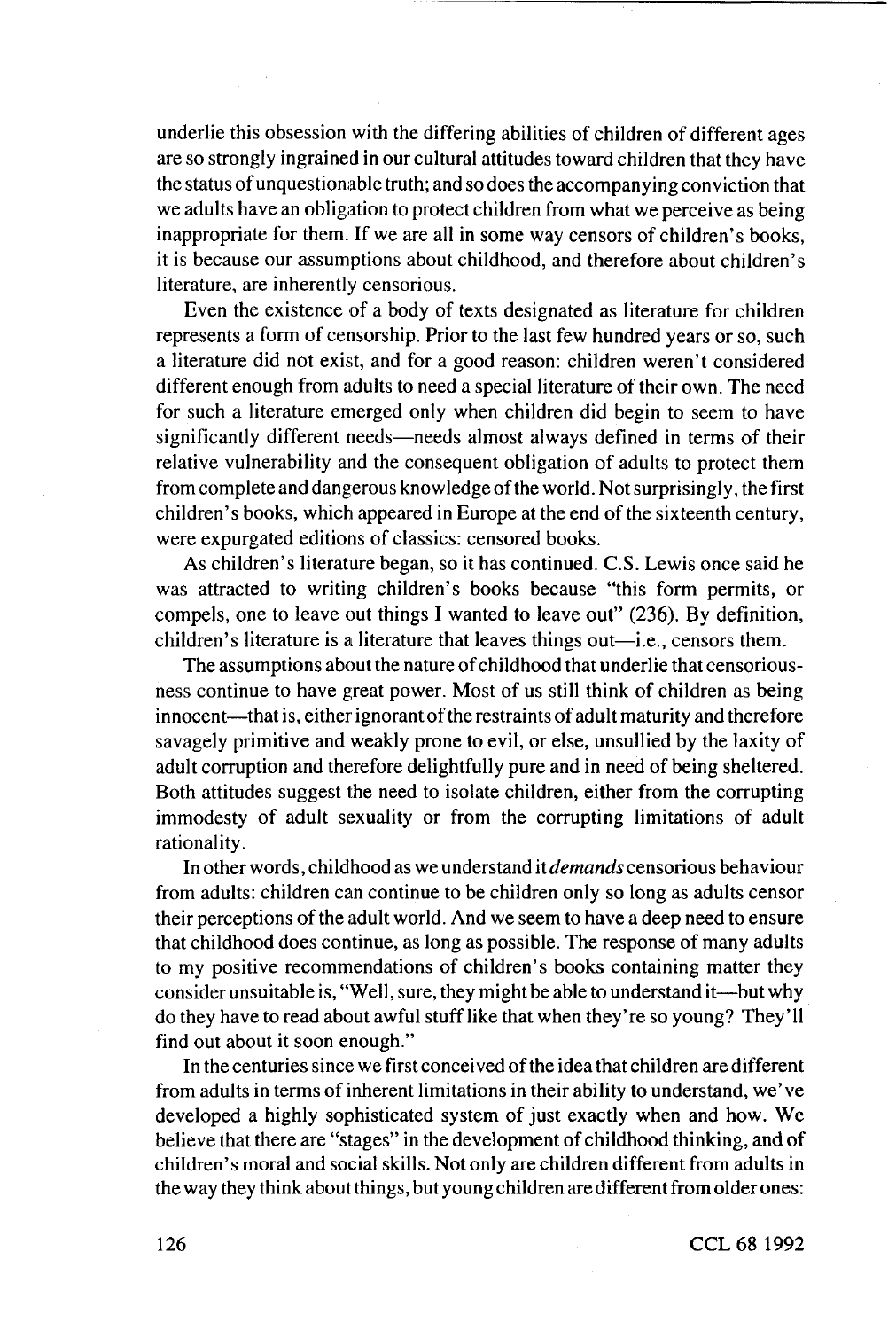the species "human" consists of a series of chronologically distinguished subspecies inherently alien to each other.

That's why we worry so much about those age categories: until children make these abrupt and apparently magical transformations from one sub-species to the next, one stage to the next, they simply aren' t able to absorb more than the limited amount that their current stage allows, any more than caterpillars can fly. Exposing them to more would short-circuit their minds, we think—blow significant cognitive fuses. Maybe their heads would explode.

Our censoring acts of book-selection are actually meant to prevent such explosions. Many of the people I talk to about these matters are convinced that providing children with books not suitable—i.e., not simple enough—for their current stage will somehow extinguish any desire they might have to ever think another thought or read another book.

Nor does it help when I get these adults to admit that they themselves have sometimes read books with unfamiliar words in them, and that it did not do any serious damage to them—that they themselves endured "onomatopoeia" or "ecdysiast" and survived, unexploded. And survived moreover, to read again. Before I can persuade them to trust their own real experience over their theoretical convictions about the significance of ages and stages, I have to call those stages into question.

As it happens, that's an easy thing to do. The idea that childhood consists of a series of stages related to specific ages is a version of the cognitive theories of the Swiss psychologist Jean Piaget—and as most often expressed, an incorrect version. Piaget himself never suggested either that the relationships between developmental stages and the chronological ages of children are as rigid as many of his followers believe, or that information should be kept from children at certain stages because they cannot deal with unfamiliar ideas or experiences. Just the opposite, in fact: Piaget makes it clear that children *need* new ideas and experiences to assimilate in order to move to a new stage—and that they' 11 make the move only once they have the information, and not simply because they've reached some magic chronological turning point.

On the other hand, Piaget did assert it was impossible for children to learn concepts that he defined as being above their current stage of development—an idea that more recent research in cognitive development has called seriously into question. Slightly different versions of the experiments on which Piaget based his theories have shown that children can accomplish theoretically impossible kinds of thinking at surprisingly early stages.

Contemporary research also challenges the assumption that development is a series of periodic changes from one distinct state to another. Recent studies suggest that learning occurs gradually in a continuous series of small steps, as long as there are new experiences for children (and adults) to learn from. While the distinct stages Piaget outlined do seem to exist, studies suggest they may be culturally imposed, the result of matters such as typical school entrance ages and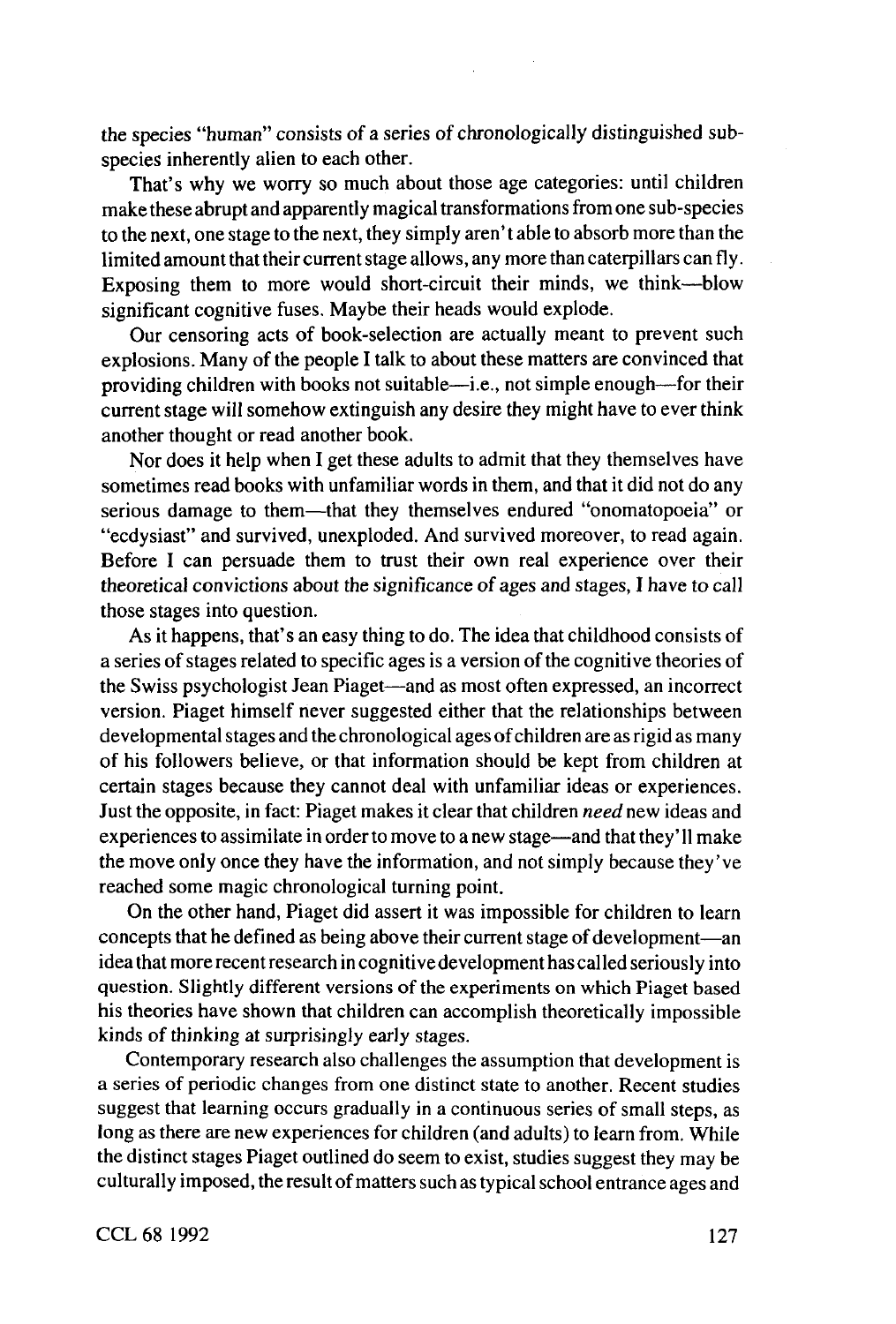our adult expectations of the sorts of experiences children can process; as Barry J. Zimmerman says, "what appears to be maturationally 'normal' in cognition and performance reflects, upon closer examination, a culturally imposed system of 'prods and brakes'" (14).

According to the cognitive psychologist Charles Brainerd, in fact, "Empirical and conceptual objections to [Piaget' s] theory have become so numerous that it can no longer be regarded as a positive force in mainstream cognitivedevelopmental research" (vii). Brainerd adds, however, that "its influence remains profound in cognate fields such as education and sociology"—and so, of course, in the discussion of children's books. There's no reason—except, perhaps, our own rigid investment in a clearly outmoded theory—why we should not follow the lead of cognitive psychologists, and stop using untenable conceptions of childhood stages as a basis for saying no to children's books.

Particularly when the "stages" we imagine do manage so successfully to become self-fulfilling prophecies. Children deprived of information by adults who assume they can't absorb it will be just as egocentric and illogical as stage theory suggests they will be. Denied knowledge, children do remain ignorant.

But of course, ignorance is just another, less positive word for "innocence" and that leads us back to the other assumptions about childhood I outlined earlier, to our rejecting books that we believe will corrupt or even bring an end to childhood innocence, tn order to make my point about the danger of our censorious assumptions about book selection, I need to argue that children either are not or should not be innocent.

That childhood *isn 't* particularly a time of innocence is easy to argue depressingly so. If we refer, not to our ideals and our myths about childhood, but to our actual knowledge of the lives of real children, we must quickly realize that surprisingly few children are ever innocent at all. Those whose livelihood depends on adults buying their sexual services are certainly not innocent—nor are those who are subject to sexual and physical abuse by their relatives. Those who starve on the streets of third-world countries and too often even in the back lanes of first-world ones are not innocent—have no time to be innocent if they have any hope of surviving. Those who do live under roofs but in a poverty that cannot afford to insulate them from the whole range of their parents and older siblings' experiences are not innocent either; nor are the apparently insulated children of wealthier alcoholics or manic-depressives or absent corporate executives.

Nor are the (I hope) numerous children lucky enough to be free from this catalogue of woes particularly innocent either—not if they watch TV, or have contact with other children who do; not if they ever interact with any other fallible human beings at all, including those human beings who are working so hard to keep them innocent.

But, you might well argue, these are exactly the kinds of ugly, brutal, hopedestroying experiences that children should *not* be experiencing. Such experiences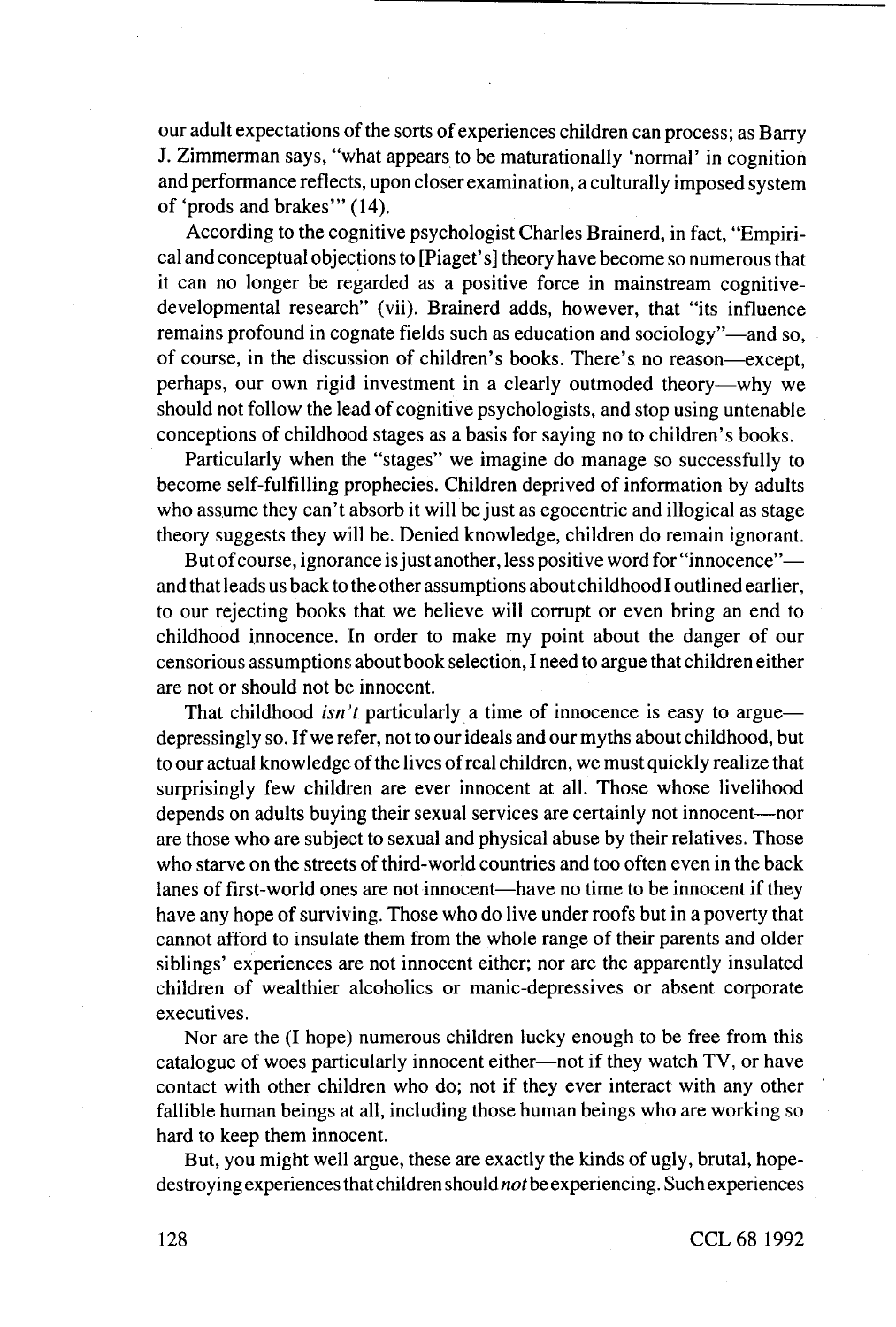twist and damage people; surely shielding children from them is a way to keep them healthy and sane. Surely agnosis-at-one remove is good for children.

So: *should* children be innocent? Yes, obviously, and ideally—innocent of the actual experience of hunger, of emotional chaos, of exploitation by sexcrazed and violence-prone adults. I have no intention of arguing that hunger and exploitation and violence are good for children; they are not good for human beings.

On the other hand, however, I do argue that *knowledge* of them is good for human beings—including children. If you know about something, you can think about it even if you've never actually experienced it. And thinking about evil is, surely our best defence against it.

Unless, of course, we believe that evil is inherently more attractive than good. I don't. I believe that evil and violence and such are inherently distasteful and dismissable, that it doesn't take much thought to reveal the limits of even pleasurable forms of self-indulgences—as long as one has developed the means of doing the thinking.

I also believe that children given knowledge of such things and provided with strategies for thinking about them will arrive, not necessarily at the same conclusions about them as myself, but certainly at conclusions which are subtle and thoughtful and take as many facts as possible into account. The theories of moral development, like Lawrence Kohlberg's, which suggest that children cannot actually do such thinking, not only depend on Piagetian assumptions which are no longer tenable, but have come under serious and deserved attack for being both male-chauvinist and Eurocentric: they privilege attitudes just like those of their European malecreators as the highest point of moral evolution. It's time we gave these theories a rest, and tried to help children of all ages to be as subtle in their moral thinking as we like to believe we are ourselves.

At the very least, giving children knowledge of the world will allow us to discuss it with them—communicate our own attitudes about it to them; whereas if we choose to keep them ignorant of that which we despise on the theory that we are protecting them from it, we will deprive ourselves of the opportunity for such discussions. Meanwhile, it's highly unlikely that children won't be discussing these interesting matters with each other; and call me an elitist, but I have more faith in the validity and serviceability of my own values than in the ones cooked up by a bunch of four-year-olds, or fourteen-year-olds, who have been kept ignorant of mature thought in order to protect their innocence. Anyone who is, like myself, old enough to remember what the playground once taught us about matters such as sex and what women *really* want, in the absence of any public or parental discussion of such topics, will understand why I've reached this conclusion: ignorance is not particularly blissful, and rarely harmless.

I'm convinced, in fact, that more evil is done by people ignorant of what thoughtful moral beings might consider to be evil than by those with knowledge of that: that it is ignorance and not knowledge that destroys paradise.

CCL 68 1992 129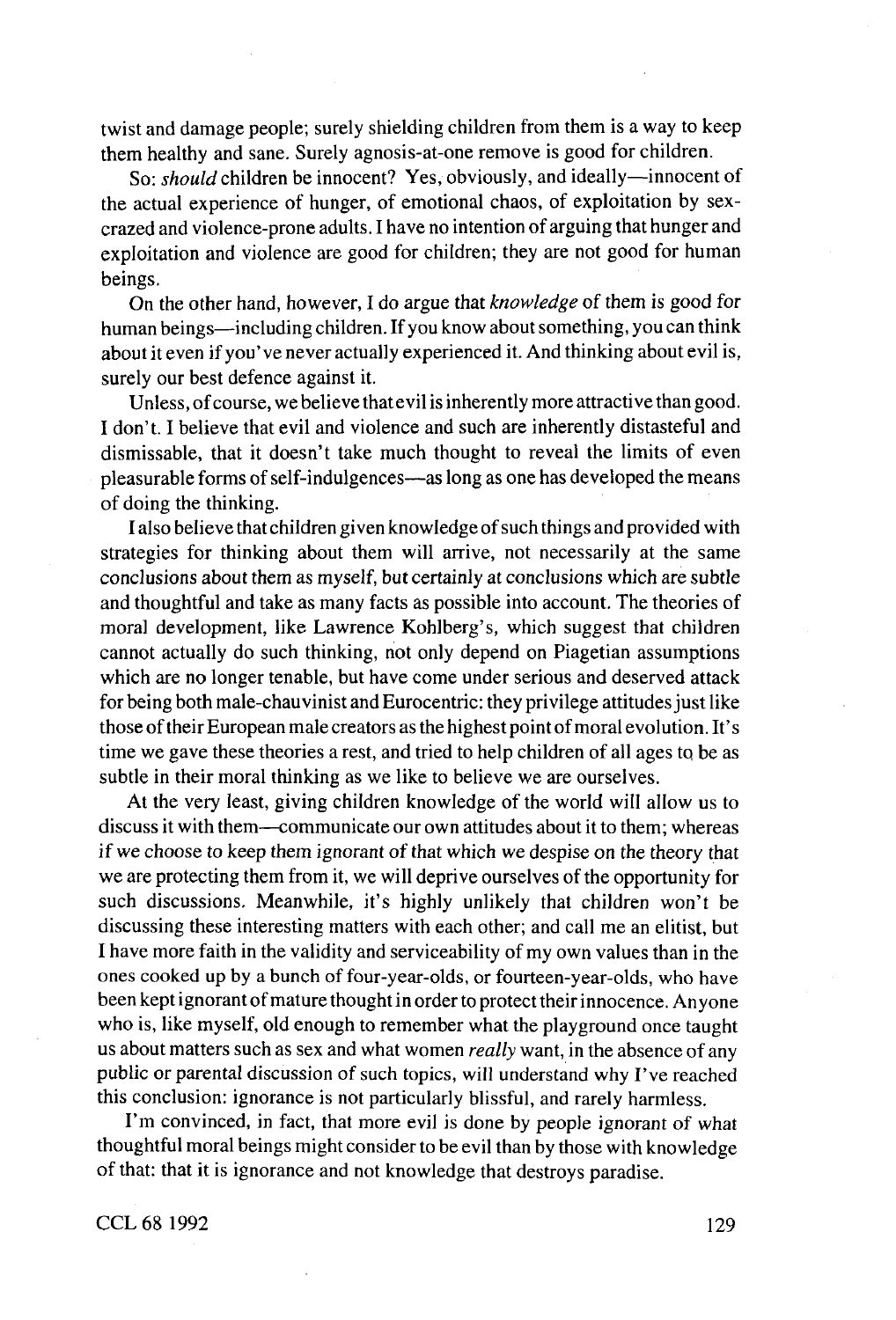True innocence is not ignorant. To remain innocent, that is, to try not to do evil, requires knowledge of what evil is. Knowledge then protects innocence: it is only those armed with knowledge of evil, and with the habit of considering the ethical and practical implications of the behaviour of themselves and others, who have the means to be good. And, I am convinced, that especially includes children.

So I arrive at the essence of my own book selection philosophy: don't worry about what children might not understand but should, or about what they might understand but shouldn't. Hope they'll understand. Encourage them to learn. Let them read whatever interests them, at whatever level of difficulty they themselves decide they can handle, in order to find whatever they feel they need to know. Allow them access to knowledge of the world as it is, to books that describe it as it is and as completely as they themselves wish to know it—and encourage them to wish to know it as completely, as deeply, as subtly as possible. And if we think they won't understand something, then let's help them learn how to understand it: teach them the habits of mind and the strategies of reading that will provide them with rich, meaningful, and productive reading experiences.

I have not always possessed this good sense. I learned it from my children. When they were young. Josh, Asa, and Alice selected the books they wanted to look at or have read to them from a shelf containing all the children's picture books we had in the house. It was an eclectic selection: it contained not only what I thought to be good books but also ones I'd bought for use in my children's literature classes as bad examples—examples of bad literature, and sometimes, even, of what I saw myself as bad or silly or superficial values. Much to my chagrin, the children often selected, and enjoyed, my bad examples—and I can't deny I felt that primal parental urge to limit their choices, despite my loud public opposition to censorship.

But then, I realized, the children never seemed to be terribly interested in or influenced by the bad values—and they also often selected my good examples as well as my bad ones. Access to the temptations of evil did not seem to turn them away from appreciation of what their parents were otherwise teaching them was good. So I swallowed my chagrin, stiffened my resolve to live up to my principles, and let them choose what they wanted.

Nothing much changed after they learned to read and gained even greater control of their selection of books. No longer restricted to children's books or even to the other books we happened to have in the house, they read whatever they wanted, albeit occasionally only after I had yet one more struggle with my conscience about letting them do so.

And the result? Free access to knowledge has not made any of my children monsters—not, at any rate, what / would consider monstrous. Now in their teens, they seem to their proud father to be thoughtful, sensitive, humane, responsible, and happy: moral beings despite—or, I believe, because of—their vast early access to knowledge of evil, lust, pain, anatomy, vulgarity and violence.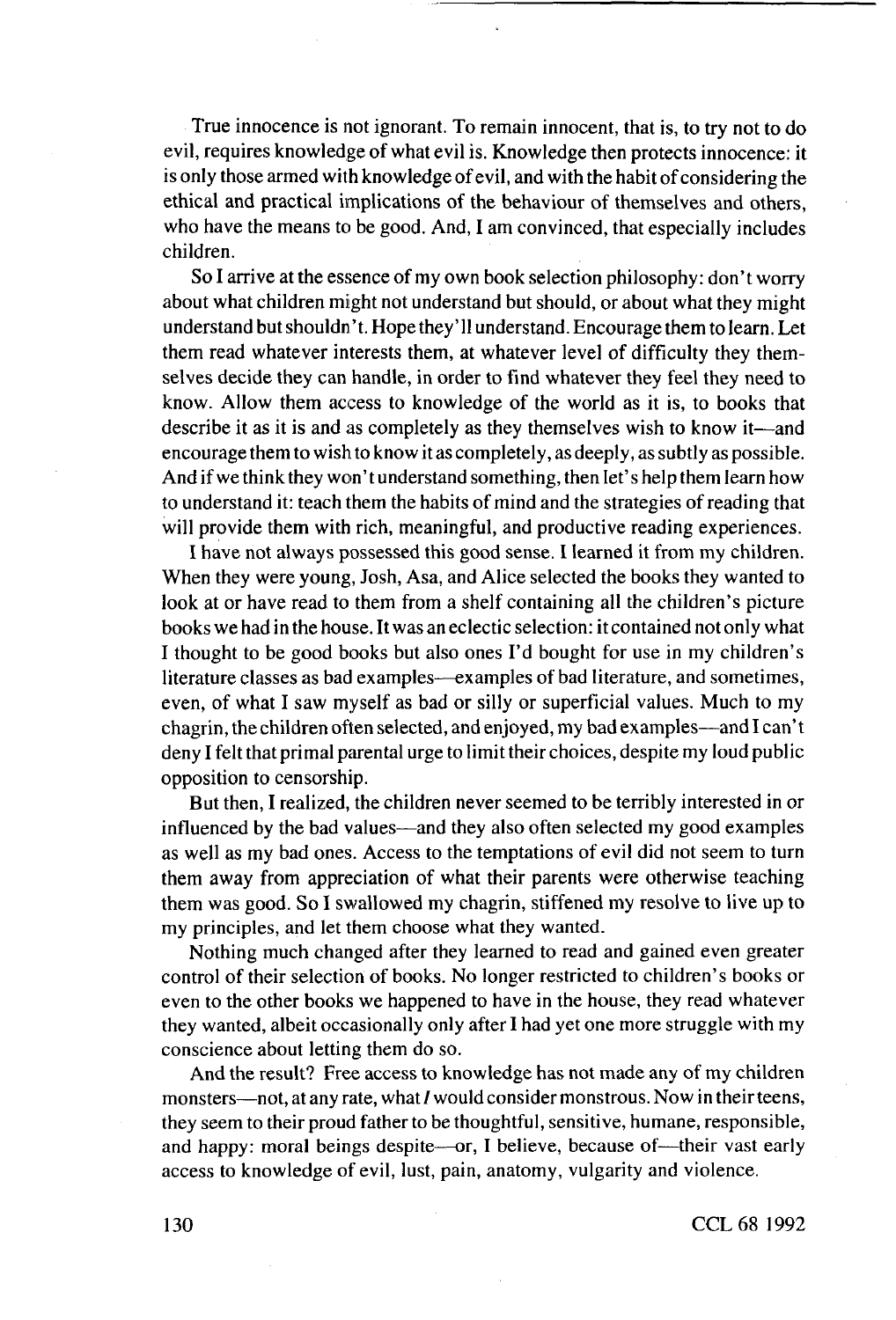Given this access, of course, my children never were the "childlike" creatures we adults claim to admire. Early on, their knowledge gave them a sense of their own power: their right to be heard and taken seriously, and their freedom to evaluate the behaviour of others, including adults, with a considering and sometimes critical eye. I can't deny that these qualities have occasionally distressed and even enraged some of their teachers, a surprising number of whom have told me that children should respect all their elders always, no matter what bullying or stupidity or small-mindedness those elders choose to indulge in. Indeed, it's these unsettling conversations with surprisingly insensitive and self-protective individuals professionally concerned with the care of youth that have most confirmed my faith that my children's knowledge of evil and ability to think analytically about it have been a protection to them.

This is not to say that I would never reject any book or TV show or play in any circumstance. My pleas for allowing children more freedom in their choices comes with one very important proviso: that it take place within the context of active adult interest and involvement in children's lives in general and their reading in particular—and an active adult effort to teach them whatever skills of critical response and analysis we possess ourselves. Without such a context, children might well be influenced by evil or shallow or silly books and TV shows. Indeed, they are; and consequently, we adults have the right—indeed the obligation—to inform children of what we consider to be evil or immoral or vulgar or just plain silly, even while we allow them access to it.

Thus, my own children had to hear their parents bitch about the stupidity of some of the books they loved even while we allowed them to enjoy the stupidity. When they were young I often refused to read them books I didn't myself enjoy—for instance, books that had somehow palled for me after the first hundred or so readings, or anything about Care Bears; they could look at these books by themselves all they wanted, but not without hearing my opinions first. And they had to hear both their parents wax sarcastic about the silliness of some of the TV shows we made a point of watching with them—and learn either to defend their taste or share the sarcasm. They soon learned both, I'm happy to say: while their tastes and opinions are now often different from their parents, they share our pleasure and interest in the discussion of these matters.

In other words: we worked hard at teaching them that their pleasure in certain experiences took place in a medium of other possible opinions about it. Not only did they have to acknowledge the possibility of those other opinions, they also had to learn ways of thinking about and defending or even changing their own tastes and interests. Their innocence was armoured, not just by having knowledge, but by learning responsible ways of thinking about it.

Some will say that this level of adult involvement is not possible for everybody—that not everybody is a specialist in children's literature, that many care-givers have other responsibilities and just don't have the time to read the books the children in their charge read, or watch the TV those children watch—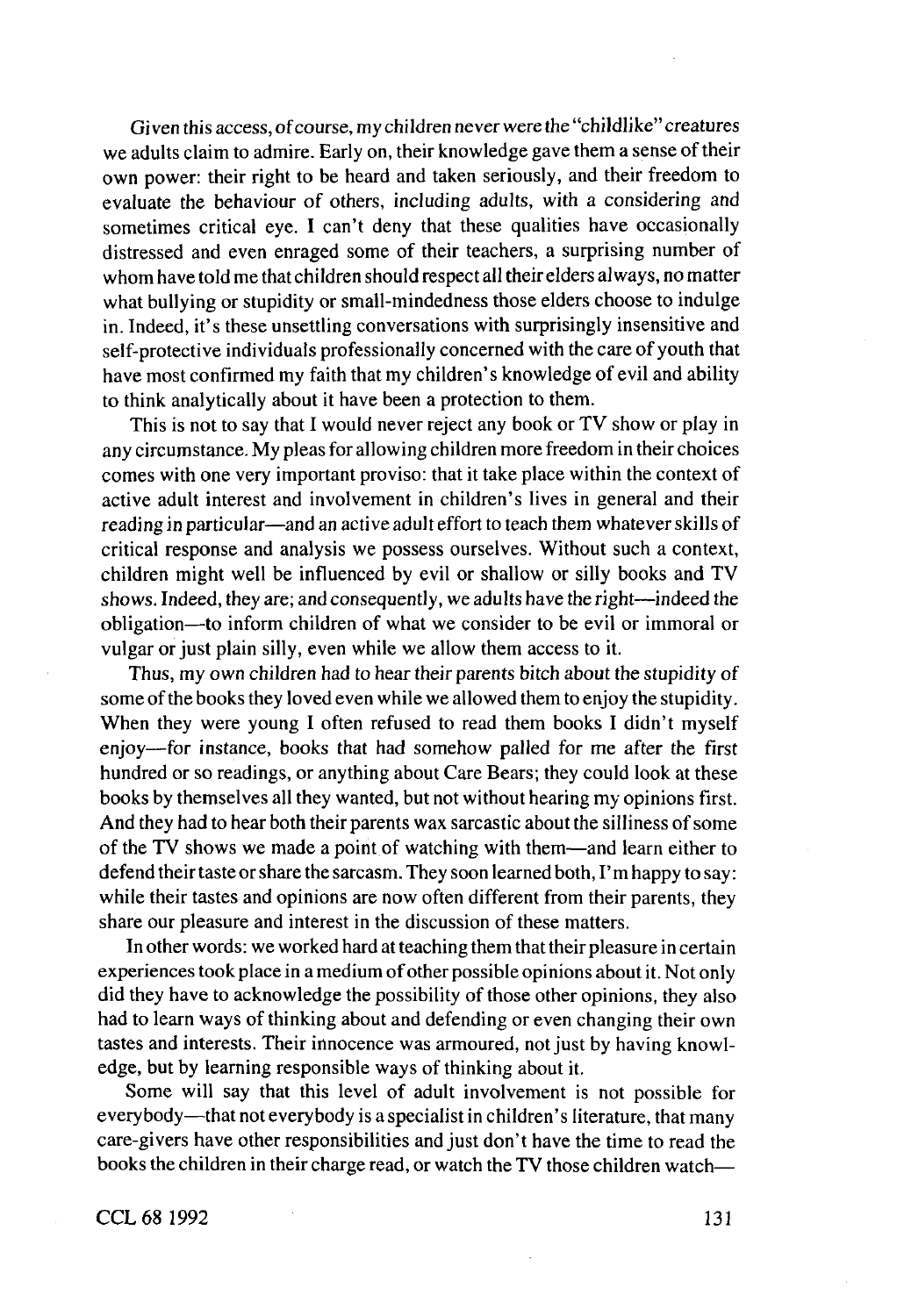let alone also discussing those experiences with their children. But one doesn't need a specialist's knowledge to convey one's own response to a book with  $children$ —just the willingness to respond honestly, and to be honest to children about that response. And as for those without the time for such conversations: I'm not all that willing to absolve care-givers of the responsibility of at least feeling guilty about their lack of involvement. Children *do* need care, and responsible care takes time and effort—even the effort of reading and talking about a few books about talking squirrels and fairy princesses, if it means that the children we are responsible for don't end up absorbing values we claim to find abhorrent and, eventually, end up becoming the kind of people we claim to despise. And I think that that's just what it does mean.

Furthermore, I'm convinced that few care-givers remain uninvolved in children's intellectual and imaginative life through callousness or lack of interest. Once divested of a faith in the value or inevitability of childhood ignorance, the adults I've discussed these matters with happily accept the responsibility of providing children with wider knowledge of the world and guiding them towards means of developing a wise understanding of it.

They do so because allowing themselves the experience teaches them one very important thing: most children, given the freedom and responsibility of making their own choices, choose wisely. In his description in *Charlotte's web* of the rope swing in Zuckerman's barn, E.B. White says that parents always worry that children will accidentally let go of the swing and injure themselves. But, says White, "children almost always hang onto things tighter than their parents think they will" (69). And I think they do, both to ropes and to their caregiver's values—but only if we don't give them a false sense of safety by trying to do their hanging on for them.

### **NOTES**

1 An early reader of this essay has suggested that the examples of censorious attitudes I' ve provided here are so absurd that unsuspecting readers in later times or other places might imagine I made them up as a joke. I didn't, and they're no joke. According to information provided by the Book and Periodical Council foi Freedom to Read Week 1992, schools in Lloydminster, on the border between Alberta and Saskatchewan, removed copies of Robert Munsch's *Thomas's snowsuit* from their school libraries during 1988-89, for fear that the book would undermine the authority of school principals in general; as of early 1992, the book seemed to still be unavailable in two Lloydminster schools. In February, 1992, meanwhile, many Canadian newspapers reported that members of the IWA-Canada local on the Sunshine Coast just north of Vancouver had demanded that Diane Leger-Haskell's picture book *Maxine's tree* (Orca 1990) be removed from school libraries, calling the book "emotional and an insult to loggers." It seems that one of the union members had called for action after his six-year-old daughter read the book in school and then came home and told her father, "What you do for a living is bad. Daddy" *(Globe and mail* February, 1992).